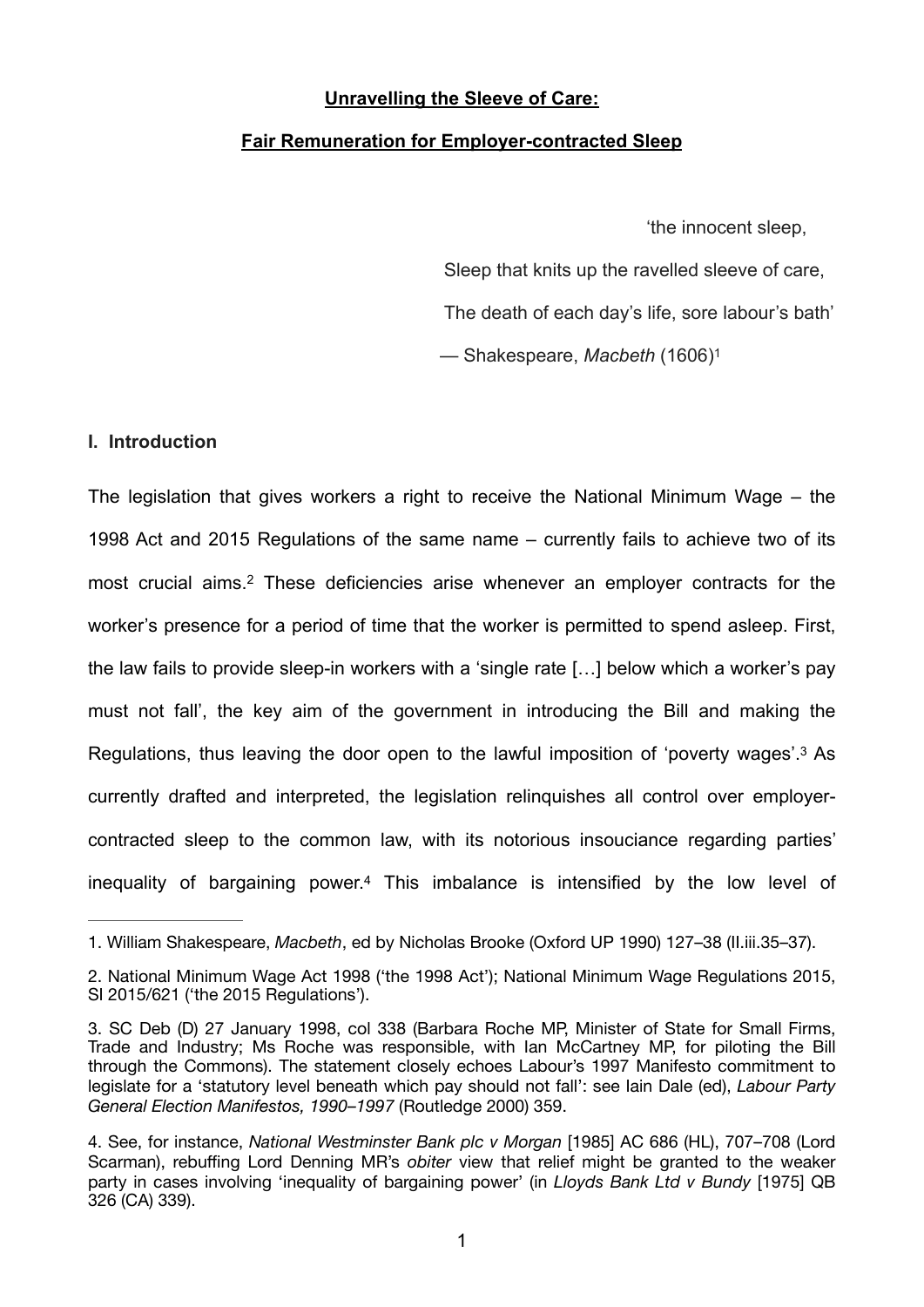<span id="page-1-5"></span><span id="page-1-4"></span>unionisation within the care sector, in which almost all employer-contracted sleep takes place.<sup>[5](#page-1-0)</sup> Second, the law fails to provide employers contracting for workers' sleep with a clear, straightforward definition of their obligations under statute and contract.<sup>[6](#page-1-1)</sup> On the other side of the sleep-wage bargain, workers are unable to ascertain with any precision their rights under the contract of employment, a situation wholly at odds with the 'principle of universality, clarity and simplicity' that the government sought to establish by means of the 1998 Act.<sup>[7](#page-1-2)</sup>

<span id="page-1-7"></span><span id="page-1-6"></span>As this essay will demonstrate, no judicial guidance can straighten the crooked timber of the legislation as currently drafted: however the Supreme Court elects to resolve the appeal from *Royal Mencap Society v Tomlinson-Blake* in the coming months, the underlying legislation will remain both conceptually and practically deficient.<sup>[8](#page-1-3)</sup> The solution lies in creating a new national minimum sleep-in rate that fairly reflects the work-like qualities of employer-contracted sleep without eliding the distinction with work itself. For simplicity's sake, that rate should be the product of the relevant NMW rate and a single multiplier, set by the Secretary of State in consultation with the Low Pay Commission. Carefully integrated into the existing mechanisms of the Act, the reform set out in this essay will not undermine NMW legislation, but enhance it. As the following pages will show, both practical justice and conceptual coherence mandate its adoption.

<span id="page-1-0"></span>[<sup>5.</sup>](#page-1-4) Just 19.8% of care workers are members of a trade union or staff association: see Joe Dromey and Dean Hochlaf, *Fair Care: A Workforce Strategy for Social Care* (IPPR 2018) 24.

<span id="page-1-1"></span>[<sup>6.</sup>](#page-1-5) Those obligations are in effect identical as a result of s 17 of the 1998 Act, which implies a term into a worker's contract that she will be paid at a rate no lower than the national minimum wage ('NMW').

<span id="page-1-2"></span>[<sup>7.</sup>](#page-1-6) HC Deb 9 March 1998, vol 308, col 221 (Ian McCartney MP, Minister of State for Competitiveness).

<span id="page-1-3"></span>[<sup>8.</sup>](#page-1-7) [2018] EWCA Civ 1641, [2018] IRLR 932. The Supreme Court gave permission to appeal on 12 February 2019 and heard argument from 12–13 February 2020.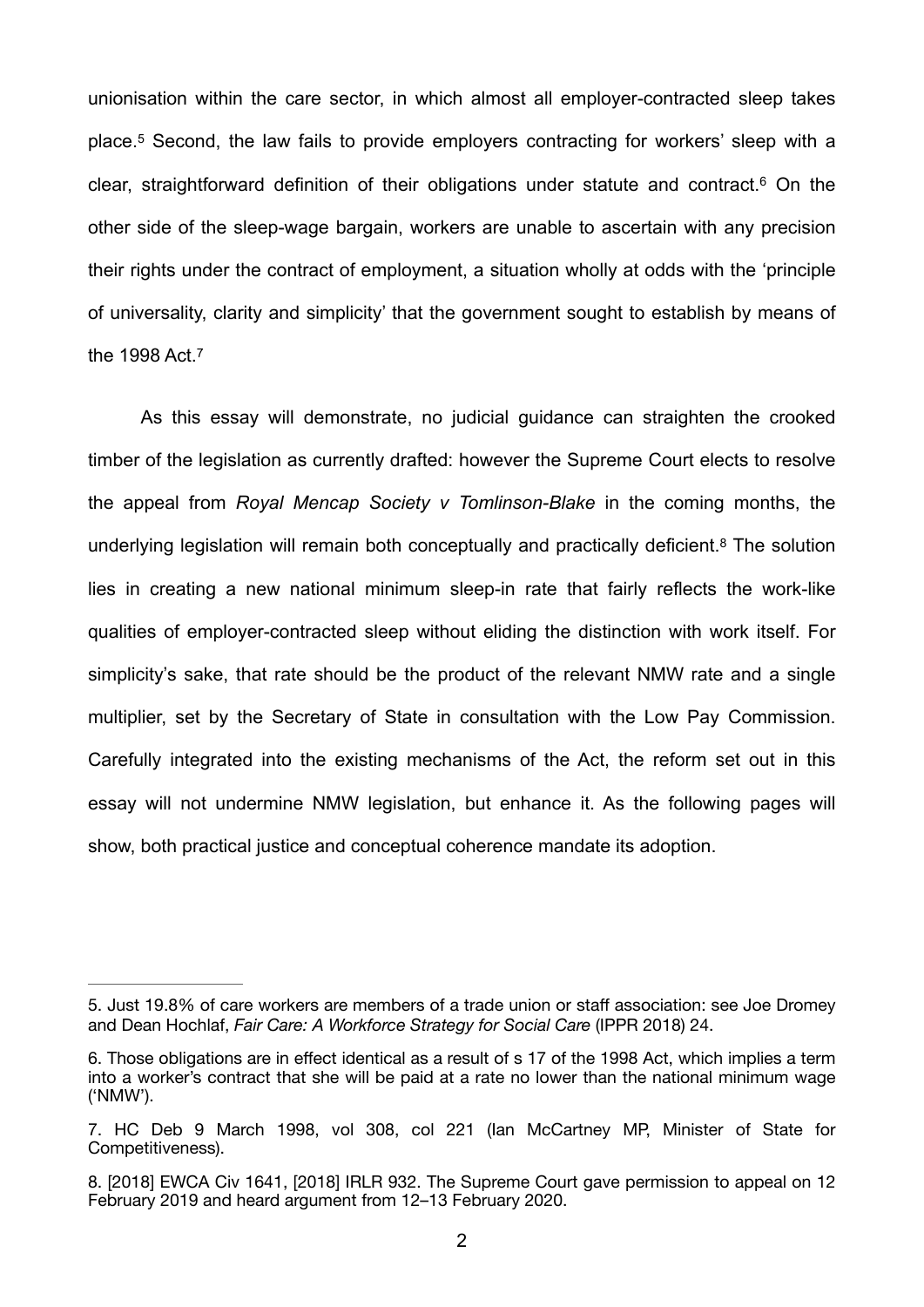#### **II. How and why the law struggles with employer-contracted sleep**

<span id="page-2-5"></span><span id="page-2-4"></span>From one perspective, the law's inability to provide a rational basis for the regulation of employer-contracted sleep is unsurprising. When Shakespeare's Macbeth images sleep as 'sore labour's bath', 'knit[ting] up the ravelled sleeve of care', he reflects an opposition between work and sleep so deeply embedded in our culture it scarcely seems plausible it could be otherwise. Like oil and water, the two concepts simply do not mix: if '[t]he sleep of a labouring man is sweet', as the author of Ecclesiastes asserts, it is because work and labour are complementary opposites. $9$  The same biblically-rooted dualism underpins *Paradise Lost* (1667), in which Milton distinguishes between 'other Creatures [who] all day long | Rove idle unimploid, and need less rest' and humanity, whose 'daily work of body or mind' calls forth 'the timely dew of sleep'[.](#page-2-1)<sup>[10](#page-2-1)</sup> Just as the opposition between sleep and work was (and is) culturally dominant, so the material conditions of labour in industrialised Britain emphasised its salience: the 1843 report of the Children's Employment Commission describes a milliner who received no more than four hour's rest per night and on one occasion toiled for over 68 hours.<sup>[11](#page-2-2)</sup> Perhaps unsurprisingly, when sleep appears in Sidney and Beatrice Webb's *Industrial Democracy* (1897), an early landmark in advocating and theorising a 'National Minimum of wages', it is as an activity that is threatened and compressed by the 'evils of industrial parasitism' to the point where even a skilled worker 'seldom obtains […] an adequate amount' of it.[12](#page-2-3)

<span id="page-2-7"></span><span id="page-2-6"></span>Against this backdrop, tribunals have struggled to classify the nature of the worker's performance where she contracts with the employer to sleep at her workplace. It is this

<span id="page-2-0"></span>[<sup>9.</sup>](#page-2-4) Ecclesiastes 5:12 (King James Version).

<span id="page-2-1"></span>[<sup>10.</sup>](#page-2-5) Helen Darbishire (ed), *The Poetical Works of John Milton, Volume 1: Paradise Lost* (Oxford UP 1963), 88–89 (IV.613, 616–618).

<span id="page-2-2"></span>[<sup>11.</sup>](#page-2-6) Cited in Sheila Blackburn, *A Fair Day's Wage for a Fair Day's Work? Sweated Labour and the Origins of Minimum Wage Legislation in Britain* (Routledge 2007) 16.

<span id="page-2-3"></span>[<sup>12.</sup>](#page-2-7) Sidney Webb and Beatrice Webb, *Industrial Democracy* (Longmans, Green and Co 1897) 774, 722.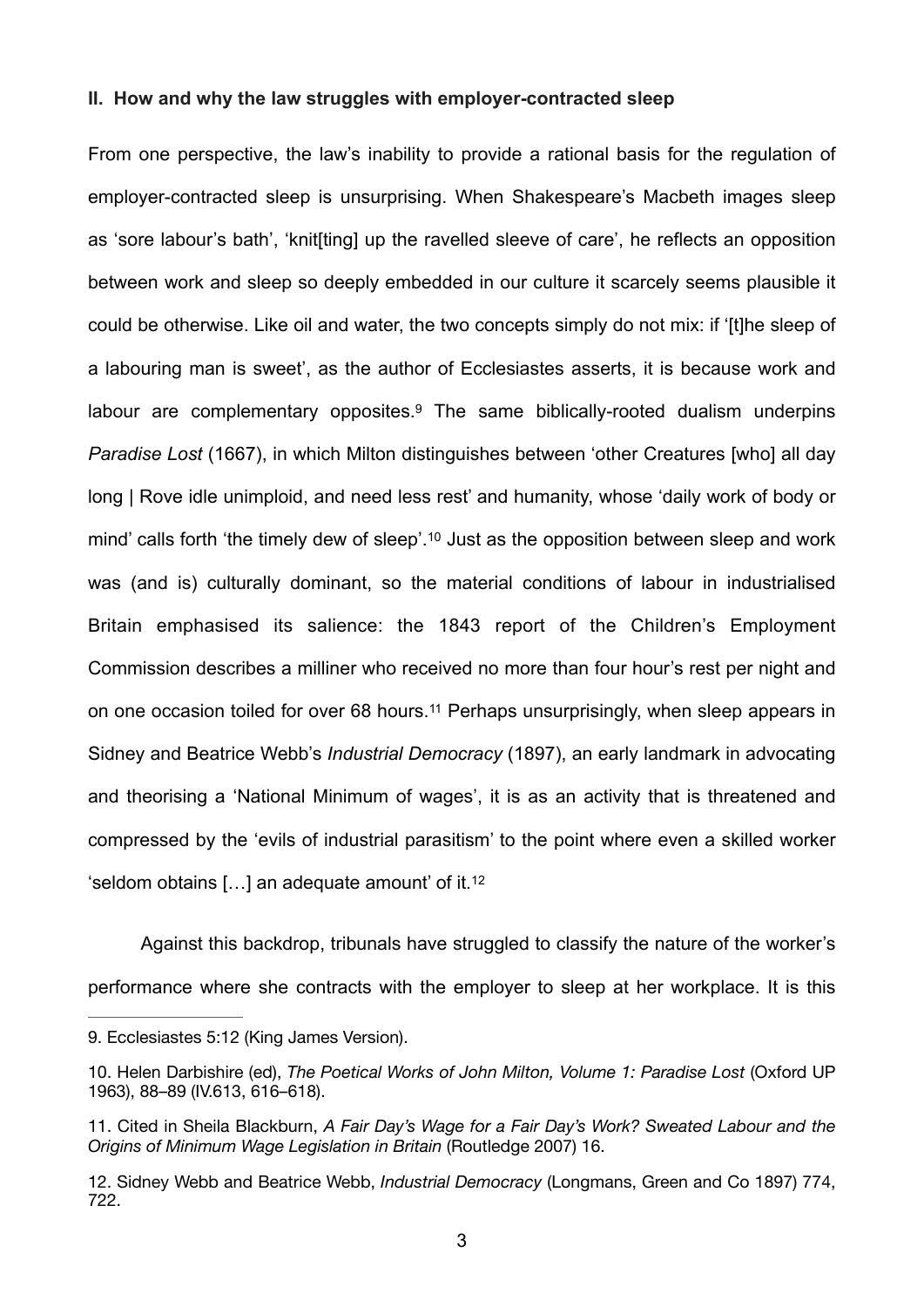classification that determines the worker's entitlement to payment at the NMW rate or above: if the contracted-for sleep is not 'work' under the Regulations, the parties are free to bargain for any level of remuneration; if it is 'work', freedom of contract is constrained by the employer's obligation under section 1 of the 1998 Act to remunerate the worker at the NMWor above.<sup>13</sup> Where the tribunal does *not* judge employer-contracted sleep to constitute work at this stage, the Regulations will not assist the worker in deeming the period of sleep a form of work.

<span id="page-3-4"></span><span id="page-3-3"></span>Regulations 27(1)(b) and 32(1) of the 2015 instrument serve to categorise as work hours when a worker is available and required to be available at or near a place of work for the purposes of working, except if she is at home. However, regs 27(2) and 32(2) excise from that categorisation any time in which the worker is not 'awake for the purposes of working'.<sup>14</sup> The effect of this contorted pair of provisions is simply to preclude employercontracted sleep from being remunerated as work *unless* the tribunal considers it is work – a concept which the legislation leaves undefined despite its incorporation into the definition ofconcepts such as 'salaried hours work' and 'time work'.<sup>[15](#page-3-2)</sup> As currently drafted, the

<span id="page-3-5"></span><span id="page-3-0"></span>[<sup>13.</sup>](#page-3-3) For brevity's sake, this summary omits discussion of the complex mechanisms by which 'work' is classified as salaried hours work, time work, output work and unmeasured work for the purposes of calculating whether or not the NMW has been paid: see, respectively, regs 21, 30, 36 and 44 of the 2015 Regulations. A useful summary of these provisions (save for output work, which is not of relevance in the sleep-in context) is provided by Underhill LJ in *Mencap* (n 8) [18]– [31].

<span id="page-3-1"></span>[<sup>14.</sup>](#page-3-4) These provisions are equivalent, though not identical in wording or structure, to those in the National Minimum Wage Regulations 1999, SI 1999/584, regs 15(1) and 16(1); and to those in the 1999 Regulations as amended by the National Minimum Wage Regulations 1999 (Amendment) Regulations 2000, SI 2000/1989, regs 15(1) and (1A) and 16(1) and (1A). The Explanatory Memorandum to the 2015 Regulations makes clear they '[do] not introduce substantive changes to the rules' (at para 4.3), but seek to consolidate the 1999 Regulations with the 23 subsequent amending regulations listed at paras 4.4.5–27.

<span id="page-3-2"></span>[<sup>15.</sup>](#page-3-5) As defined, without any definition of the noun on which they are predicated, by regs 21(1) and 30 of the 2015 Regulations.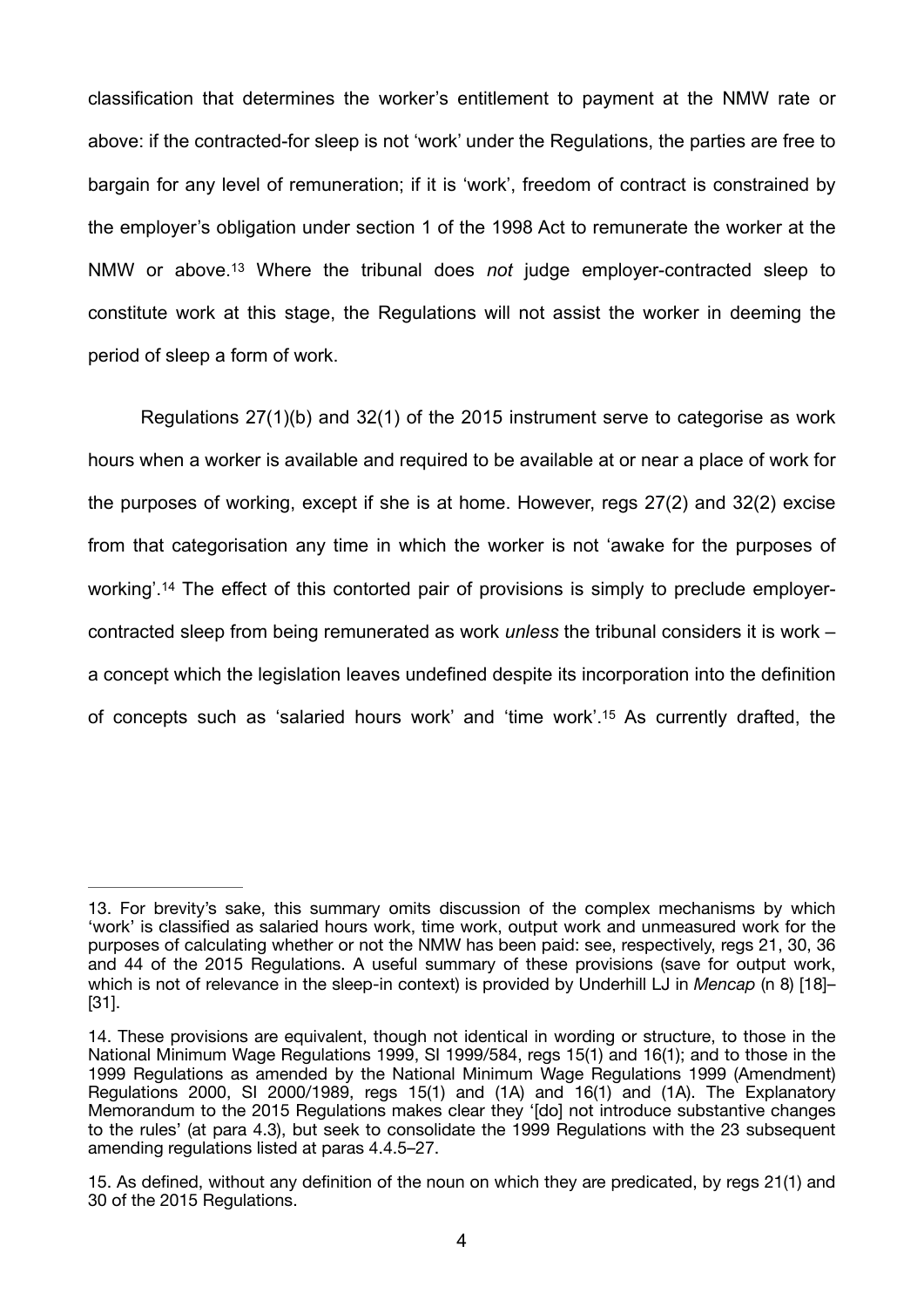<span id="page-4-3"></span>legislation therefore gives little assistance to tribunals obliged to determine whether sleep qualifies as work and, if so, what duration or intensity of interruption makes it so. [16](#page-4-0)

Because the Regulations effectively make the ill-defined and ambiguous concept of work the control mechanism for NMW entitlement, judicial analyses of employercontracted sleep have been sharply divided. The Court of Appeal's judgment in *Royal Mencap Society v Tomlinson-Blake* represents the current state of the law (although this currency may be short-lived depending on the view of the Supreme Court). Giving the only reasoned judgment, Underhill LJ explained how the legislation should be applied 'in a sleep-in case' – that is, a case in which 'the worker is contractually obliged to spend the night at or near their workplace on the basis that they are expected to sleep for all or most ofthe period but may be woken if required to undertake some specific activity'.<sup>[17](#page-4-1)</sup> In such a case, the Court held that 'for practical purposes' it is an 'unnecessarily elaborate approach' to ask whether the worker is 'actually working':

<span id="page-4-4"></span>The self-evident intention of the relevant provisions [of the Regulations] is to deal comprehensively with the position of sleep-in workers. The fact that their case is dealt with as part of the availability provisions necessarily means that the draftsman regarded them as being available for work rather than actually working.[18](#page-4-2)

<span id="page-4-5"></span><span id="page-4-0"></span>[<sup>16.</sup>](#page-4-3) The analysis of the of the relevant provisions of the Regulation and their effect adopted in this paragraph is uncontroversial: see, for instance, *Focus Care Agency Ltd v Roberts* [2017] IRLR 588 (EAT) [11] (Simler P), *Burrow Down Support Services Ltd v Rossiter* [2008] ICR 1172 (EAT) [15] (Elias P), *Scottbridge Construction Ltd v Wright* [2003] IRLR 21 (CSIH) [13] (Lord Cullen), *British Nursing Association* [2002] EWCA Civ 494, [2002] IRLR 480 [14] (Buxton LJ). Whilst Underhill LJ in *Mencap* (n 8) suggests the initial stage of asking whether contracted sleep is work is 'an unnecessarily elaborate approach', he acknowledged that this stage is at least '[l]ogically' anterior to the assessment of whether sleep is to be regarded as work under reg 32(1) and (2): see [43].

<span id="page-4-1"></span>[<sup>17.</sup>](#page-4-4) *Mencap* (n 8) [43], [6].

<span id="page-4-2"></span>[<sup>18.</sup>](#page-4-5) Ibid [43].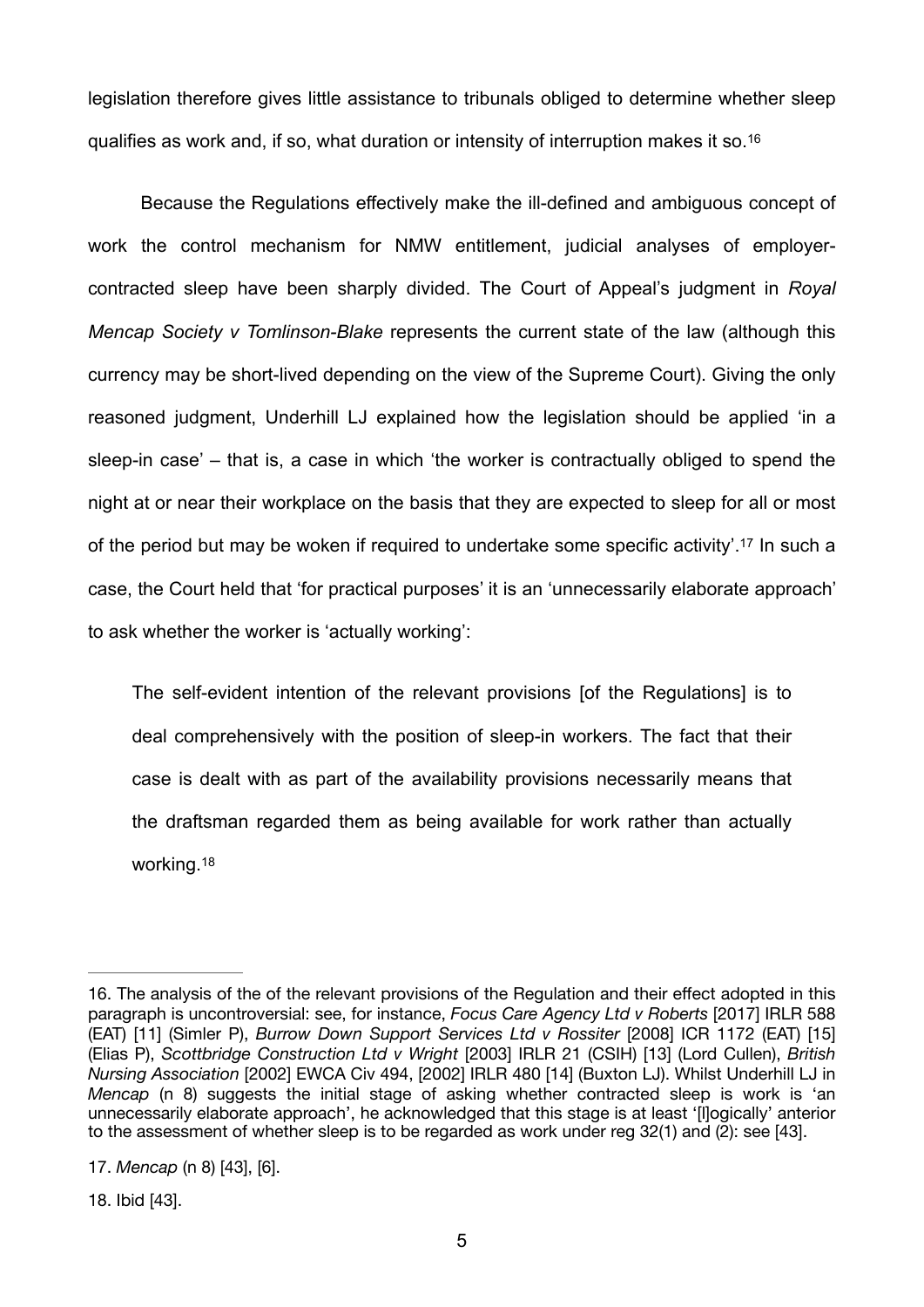<span id="page-5-5"></span>Underhill LJ's rejection of the need for any analysis of whether a sleep-in worker is 'actually working' during employer-contracted sleep reflects the culturally dominant understanding of sleep explored above. This approach appears to simplify the operation of the Regulations by treating their provisions as exhaustive of the treatment of any time spentasleep, except in narrowly (but somewhat uncertainly) defined cases.<sup>[19](#page-5-0)</sup> Yet it is also at odds with prior attempts in the Employment Appeal Tribunal to reconcile the framing of the Regulations with the potentially work-like qualities of employer-contracted sleep. In *Focus Care Agency Ltd v Roberts*, itself reversed by the Court of Appeal in *Mencap*, Simler P heard three appeals that turned on the proper approach to employer-contracted sleep and sought to give 'authoritative guidance' on its treatment (to adopt Underhill LJ's characterisation). [20](#page-5-1)

<span id="page-5-7"></span><span id="page-5-6"></span>Rejecting the existence of a 'bright line or single key' with which to unlock the Regulations, Simler P emphasised that the 'particularly fact-sensitive' nature of the determination whether or not contracted sleep falls within the category of work obliges the tribunal to undertake a 'necessarily multifactorial evaluation'[.](#page-5-2)<sup>[21](#page-5-2)</sup> In that evaluation, certain factors are 'potentially relevant' in assessing whether work takes place, but no single factor is determinative and the weight to be given to each factor, 'if any', should itself depend on the 'facts of the particular case'.<sup>[22](#page-5-3)</sup> The potentially relevant factors include the employer's purpose in engaging the worker (especially its need to comply with any contractual or regulatory requirement to have someone present), the extent to which the worker's activities are restricted, her 'degree of responsibility', and '[t]he immediacy of the requirement to provide services if something untoward occurs'.[23](#page-5-4)

- <span id="page-5-3"></span>[22.](#page-5-8) Ibid [44].
- <span id="page-5-4"></span>[23.](#page-5-9) Ibid [44].

<span id="page-5-9"></span>6

<span id="page-5-8"></span><span id="page-5-0"></span>[<sup>19.</sup>](#page-5-5) See *Mencap* (n 8) [79]–[81], discussed below at pp 7–8.

<span id="page-5-1"></span>[<sup>20.</sup>](#page-5-6) [2017] IRLR 588 (EAT); *Mencap* (n 8) [2].

<span id="page-5-2"></span>[<sup>21.</sup>](#page-5-7) *Focus Care* (n 16) [32].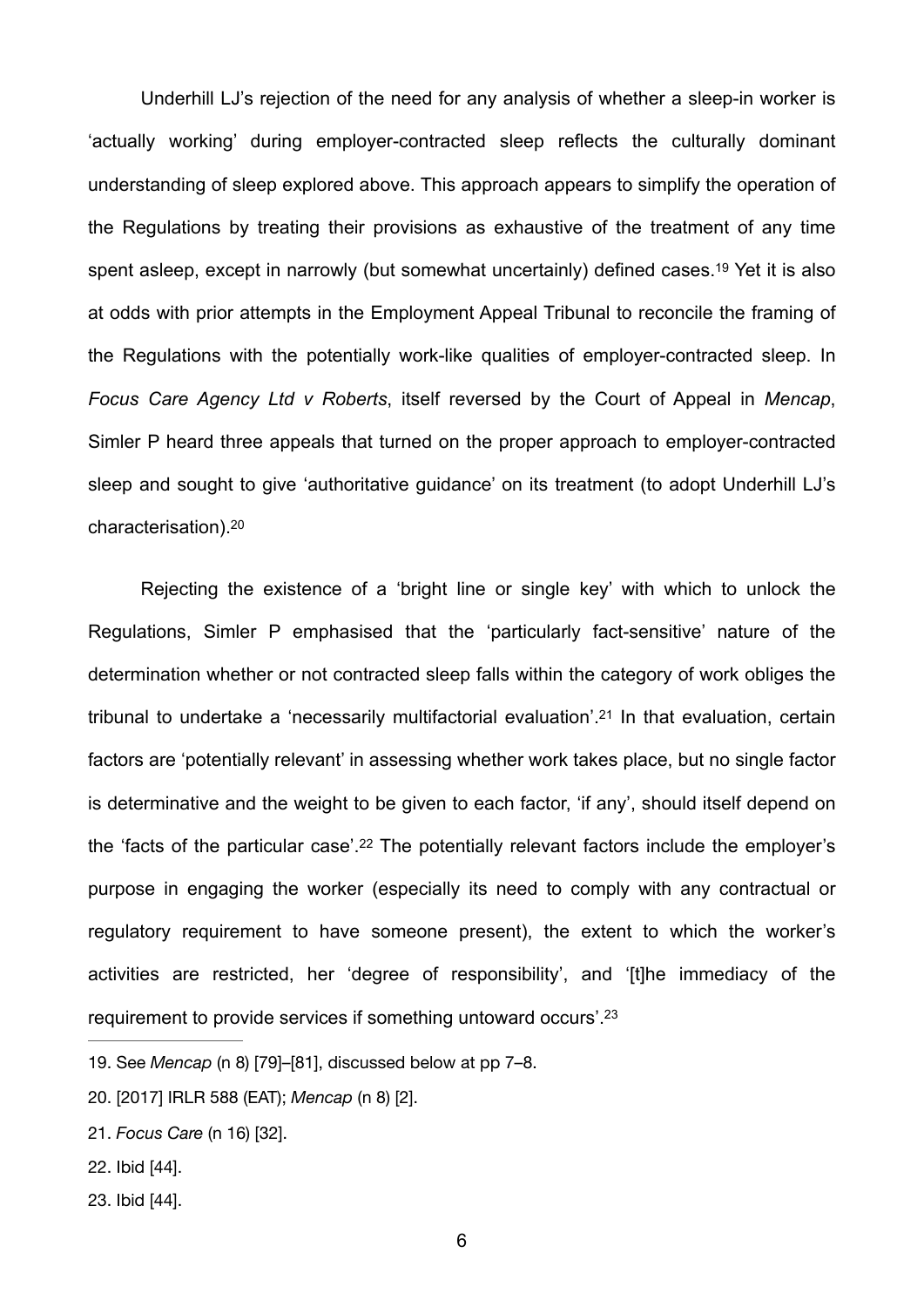<span id="page-6-2"></span>Almost all prior decisions follow the broad reasoning of *Mencap* or *Focus Care*.[24](#page-6-0) *Scottbridge* and *Burrow Down*, in which contracted sleep is held to constitute work by virtue of the worker's contractual obligation to be present and at the employer's disposal, represent exceptions to this pattern; although this approach is favoured by Prof ACL Davies, it can be criticised as leaving reg 27(2) and 32(2) and its antecedents with no application[.](#page-6-1)<sup>[25](#page-6-1)</sup> Taken together, these three lines of authority show that the legislation as currently drafted is fundamentally flawed as it applies to sleep: any application of it, however judicious, is likely to entail uncertainty and unfairness.

<span id="page-6-3"></span>First, neither *Mencap* nor *Focus Care* provides an adequately clear and predictable test for determining whether contracted sleep is work or not. Although the test in *Focus Care* is not an exercise of pure judicial discretion, its use of an open-ended list of factors, to be added to and weighted according to the facts of each case, sits uncomfortably with the need for certainty and clarity in this area. Its very sophistication erodes the ability of both employer and worker to ascertain their rights and obligations. The bright line approach taken in *Mencap* is, by the same token, surprisingly faded, at least at the margins: in declining to find *Scottbridge* wrongly decided, Underhill LJ accepted that there

<span id="page-6-0"></span>[<sup>24.</sup>](#page-6-2) The reported decisions on employer-contracted sleep can broadly be assigned to either the *Focus Care* or *Mencap* line of authority. *Esparon (t/a Middle West Residential Care Home) v Slavikovska* [2014] IRLR 598 (EAT) anticipates *Focus Care* in emphasising the importance of the purpose of the employee's presence with respect to regulatory requirements: see [52] (Judge Serota QC). *British Nursing Association v Inland Revenue* [2001] IRLR 659 (EAT) and *Whittlestone v BJP Home Support* [2014] IRLR 176 (EAT) likewise anticipate *Focus Care*'s emphasis on the extent to which the worker's activities are constricted as a criterion: see *British Nursing* [20] (Judge J Altman) and *Whittlestone* [16] (Langstaff P).

Other cases follow *Mencap* in emphasising the primacy of reg 27(2)/reg 32(2) in excluding employer-contracted sleep from the category of work, concluding that any finding that contracted sleep constitutes work would be exceptional. These include *South Manchester Abbeyfield Society Ltd v Hopkins* [2011] IRLR 300 (EAT), *Wray v J W Lees & Co (Brewers) Ltd* [2012] ICR 43 (EAT) and *Shannon v Rampersad* [2015] IRLR 982 (EAT).

<span id="page-6-1"></span>[<sup>25.</sup>](#page-6-3) See *Scottbridge* (n 16) [11]; *Burrow Down* (n 16) [25]; ACL Davies, '"Sleep-in" Shifts and the National Minimum Wage: *Royal Mencap Society v Tomlinson-Blake*, *Shannon v Rampersad*' (2017) 47 ILJ 553, 565. Prof Davies's stance dovetails with the broader contention that the core criterion of work is the worker's availability to perform work directed in accordance with the employer's managerial prerogative: see ACL Davies, 'Getting More Than You Bargained for? Rethinking the Meaning of "Work" in Employment Law' (2017) 46 ILJ 477, 506.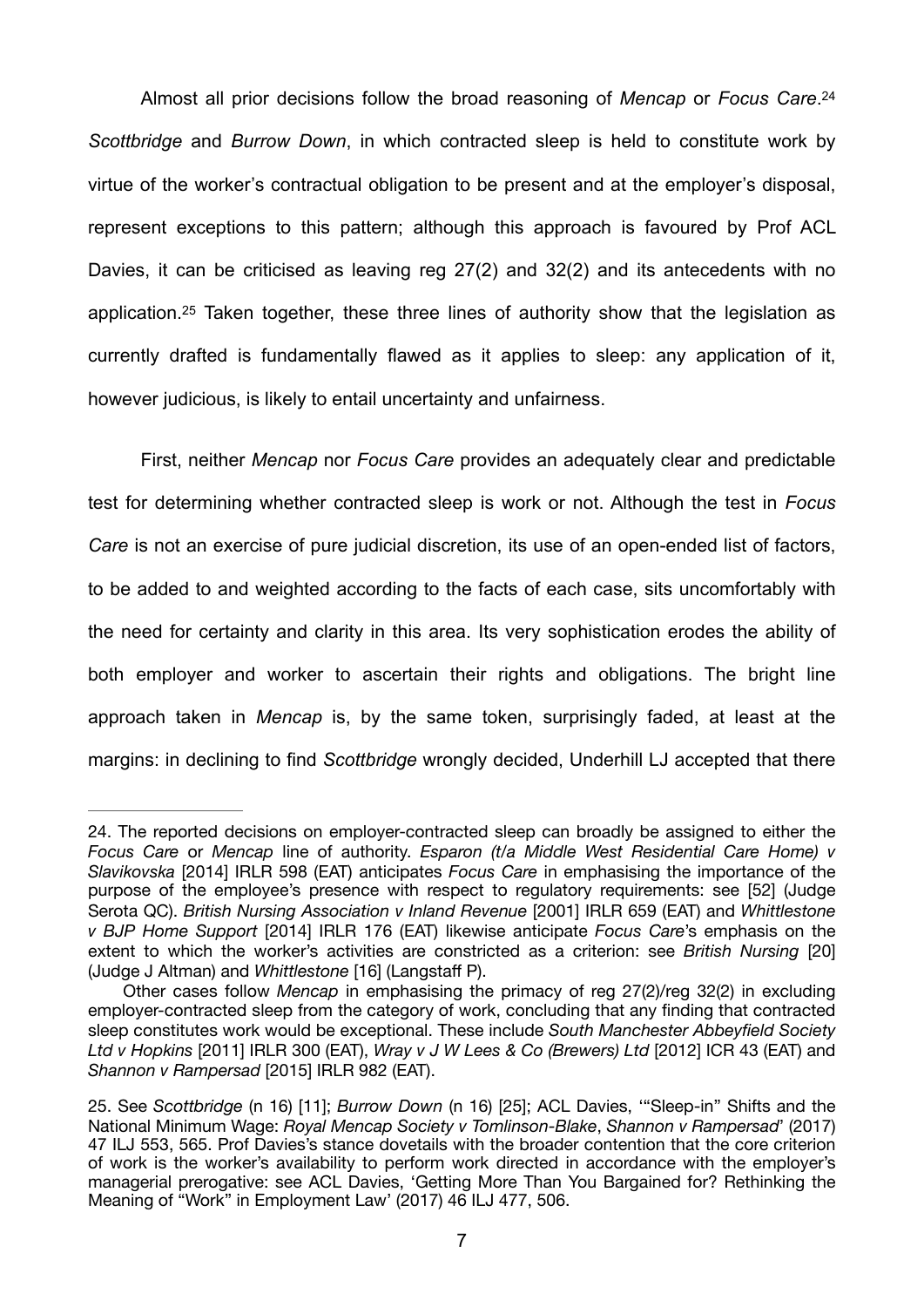<span id="page-7-3"></span>may be 'subtle […] distinctions' which bring periods during which sleep is permitted into the category of work, acknowledging that 'in marginal cases different tribunals might well assessvery similar facts differently<sup>'.26</sup> Although *Mencap* de-emphasises the need for the tribunal to analyse whether employer-contracted sleep is work, suggesting it is 'unnecessarily elaborate' to do so, its acceptance that *Scottbridge* was correctly decided logically supposes that this analysis will be undertaken, implicitly or explicitly, whenever an employer permits a worker to sleep. Nor, with respect, is the analytic process implied by *Mencap* substantially more certain or predictable in outcome than the multifactorial evaluation envisaged in *Focus Care*.

<span id="page-7-4"></span>The second problem with the manner in which the courts are constrained to classify sleep as work or its opposite is conceptual: it goes to the nature of sleep itself. As early as 1657 the natural philosopher John Beale wrote that the pressure of his 'incessant studyes' was such that he would 'direct that sleep that I had, about what kind of busines my dreames should be imployed'.<sup>[27](#page-7-1)</sup> At the cusp of the twentieth century, Freud's concept of dream-work (*Traumarbeit*) as 'a particular form of thinking' would mark the emergence of a modern interest in the ways in which sleep overlaps with work or its constituent aspects.<sup>[28](#page-7-2)</sup> A more concrete sense of sleep's commerce with labour emerges in an account of a sleepin shift given by an anonymous care worker in 2019:

<span id="page-7-5"></span><span id="page-7-0"></span>[<sup>26.</sup>](#page-7-3) *Mencap* (n 8) [79]; compare [88]. The subtlety of those distinctions is demonstrated by the material facts of *Scottbridge* itself, in which 'significant duties at either end of the shift', a fivehour maximum sleep duration and the provision only of a 'mattress […] in the office' of the claimant security guard provided the basis for Underhill LJ to distinguish the case from those under consideration in *Mencap* itself. By contrast, those factors seem not to have been determinative for the Court of Session itself: see *Scottbridge* (n 16) [2]–[4], [11]–[12] (Lord Cullen).

<span id="page-7-1"></span>[<sup>27.</sup>](#page-7-4) Letter to Samuel Hartlib, 17 Aug 1657, quoted in Keith Thomas (ed), *The Oxford Book of Work* (Oxford UP 1999) 493–94.

<span id="page-7-2"></span>[<sup>28.</sup>](#page-7-5) Sigmund Freud, *The Interpretation of Dreams (Second Part) and On Dreams* (Hogarth Press 1953), 506 fn 2. *The Interpretation of Dreams* was first published in 1899.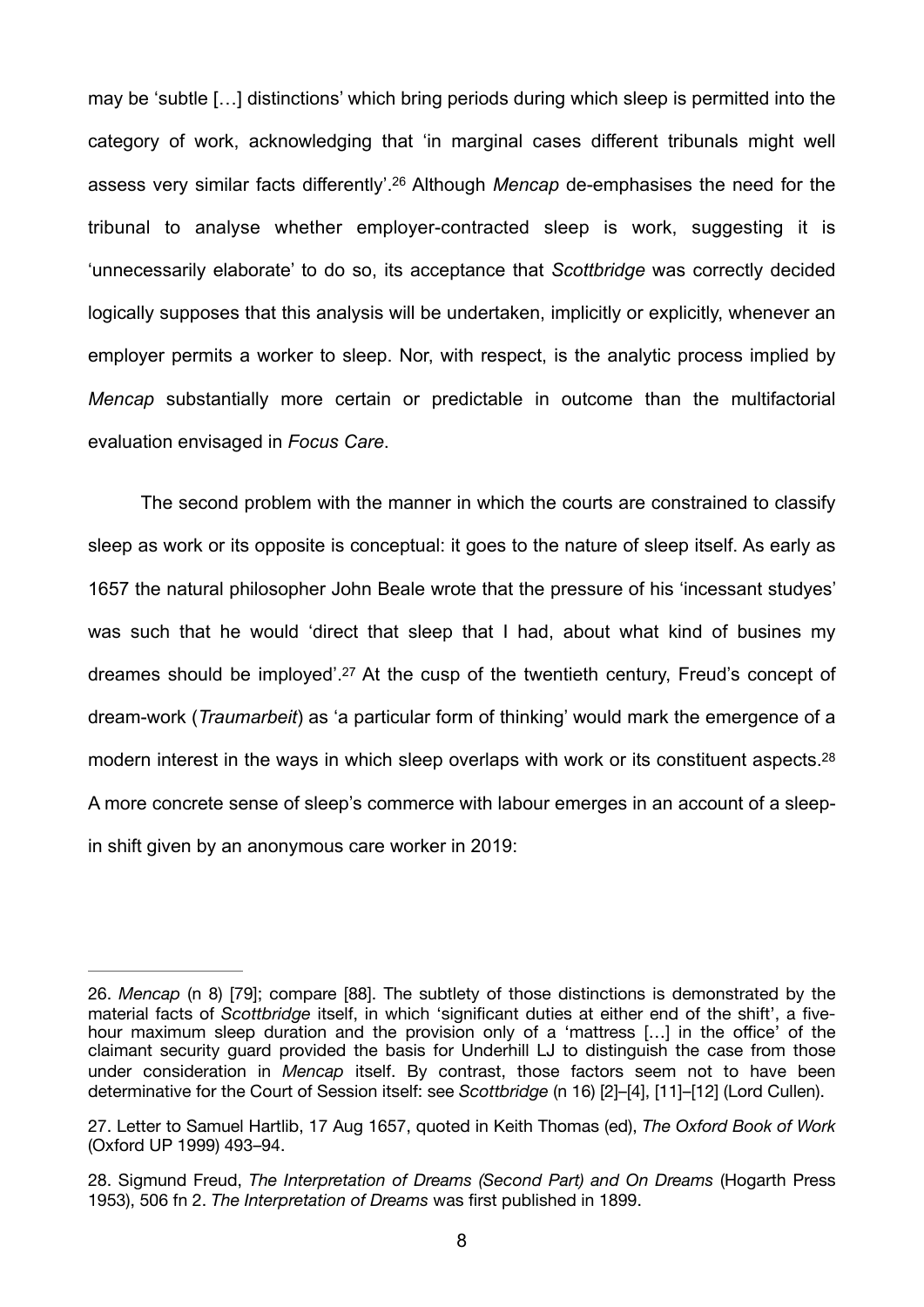<span id="page-8-5"></span>You never properly sleep – you are half-awake all night – listening in case [a client] needs you. Often, we are up 5 or 6 times a night, taking them to the toilet or calming them down when they are agitated[.29](#page-8-0)

<span id="page-8-6"></span>In these accounts, sleep is envisaged not as work's restful opposite but as a process with work-like aspects: attention is distracted, autonomy constrained. Shakespeare's 'sleeve of care' is not 'knit[ted] up', but constantly unravelling. Nor is the work-like quality of employer-contracted sleep limited to its effect on how the individual's mind is 'imployed': it sharply constrains the worker's general autonomy, confining her to the workplace and constricting her ability to choose who and what surrounds her.<sup>[30](#page-8-1)</sup> The present pandemic makes the severity of this constraint discomfortingly concrete. Where an individual without obligations under a contract would ordinarily have a near-unfettered right to minimise risk of infection by remaining indoors or away from others, a worker who contracts to sleep at a workplace has bargained away that right, subject only to the implied term that the employer will not place her in immediate and personal danger[.](#page-8-2)<sup>[31](#page-8-2)</sup> That risk is especially pronounced in the care sector: 55.6% of English care homes had experienced at least one case of novel coronavirus by June  $2020$ [,](#page-8-3)  $32$  while  $38.6\%$  of the social care workforce was aged fifty or above by 2018.[33](#page-8-4)

<span id="page-8-9"></span><span id="page-8-8"></span><span id="page-8-7"></span><span id="page-8-0"></span>[<sup>29.</sup>](#page-8-5) Quoted by Laura Smith MP in HC Deb 24 April 2019, vol 658, col 829.

<span id="page-8-1"></span>[<sup>30.</sup>](#page-8-6) Compare Davies, '"Sleep-in" Shifts' (n 25) 560. Prof Davies prefers the term 'liberty' to autonomy, but in this context the concepts are closely comparable.

<span id="page-8-2"></span>[<sup>31.</sup>](#page-8-7) *Ottoman Bank v Chakarian* [1930] AC 277 (PC); contrast *Bouzoulou v Ottoman Bank* [1930] AC 271 (PC) and *Walmsley v UDEC Refrigeration Ltd* [1972] IRLR 80 (Industrial Tribunal). These authorities, although of persuasive value only, suggest that it will generally be difficult for an employee to establish a danger sufficient to entitle her to refuse an otherwise lawful order. See, further, ss 44(1)(d) and 100(1)(d) of the Employment Rights Act 1996.

<span id="page-8-3"></span>[<sup>32.</sup>](#page-8-8) Office for National Statistics, *The Impact of Coronavirus in Care Homes in England: 26 May to 19 June* (Office for National Statistics 2020) 7 <https://www.ons.gov.uk/peoplepopulationand community/healthandsocialcare/conditionsanddiseases/articlesimpactofcoronavirusincarehomes inenglandvivaldi/26mayto19june2020/pdf>. No more up-to-date statistics are currently available.

<span id="page-8-4"></span>[<sup>33.</sup>](#page-8-9) Dromey and Hochlaf (n 5) 14.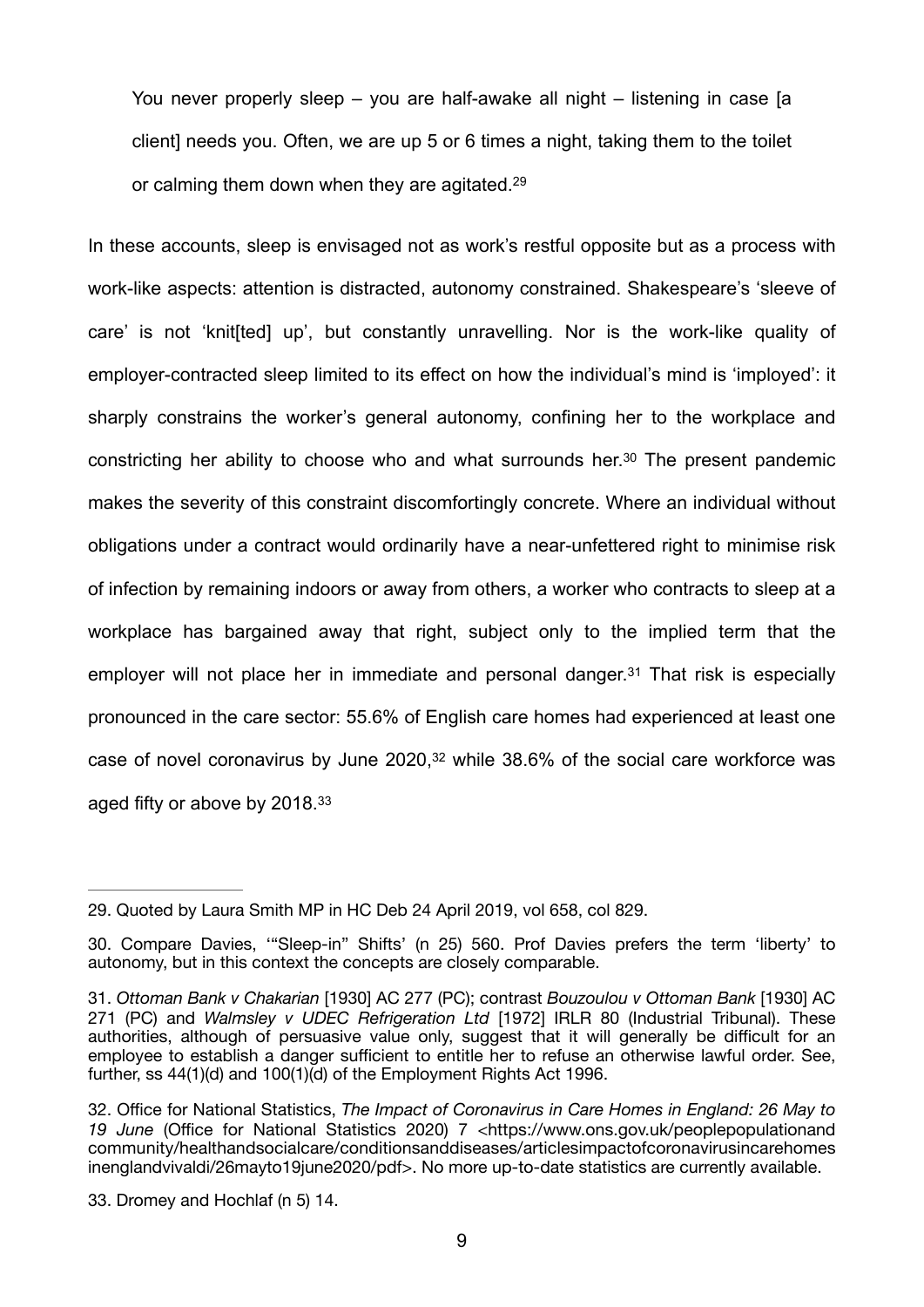<span id="page-9-2"></span>In seeking to apply NMW legislation to employer-contracted sleep, the courts are confronting an issue much broader than the notoriously infelicitous drafting of that instrument: they are seeking to assign sleep to one side of an opposition, work or notwork, into which it does not sensibly fit. Eminent figures such as Sir Patrick Elias, Sir Nicholas Underhill and Dame Ingrid Simler have differed so sharply in their analyses because the conundrum involved applying the Regulations is as much philosophical as legal: in its refusal to define work, the instrument effectively requires the tribunal to conduct its own speculation on the definitional limits of the term[.](#page-9-0)<sup>[34](#page-9-0)</sup> At the same time, of course, it requires the tribunal to reach an unqualified answer as to whether the period of sleep is work or not. The Regulations apart, employer-contracted sleep can be seen to fall into an uncanny gap between work and its opposite: not work, but too work-like to be its opposite. The reason why *Mencap*, *Focus Care* and *Burrow Down* reach such contradictory and conceptually problematic conclusions is that the Regulations oblige them to round this work-like quality up, categorising it as work, or down, taking it outside that category. Whatever the outcome of the *Mencap* appeal, the Supreme Court is doomed to rehearse at least some of the pitfalls of existing case law, which derive from not from any lack of judicial ingenuity but from defects in legislation to which it is bound to give effect. Twenty years after the Low Pay Commission declined to recommend the 'straightforward' sleep-in provisions of the Regulations be revised, it is clearer than ever that legislative amendment is required[.35](#page-9-1)

<span id="page-9-3"></span><span id="page-9-0"></span>[<sup>34.</sup>](#page-9-2) As President of the Employment Appeal Tribunal, Elias P gave judgment in *Burrow Down* (n 16); Simler P, also as President, gave judgment in *Focus Care* (n 16). Underhill LJ, Elias P's immediate successor as President from 2009–2011, gave the only reasoned judgment in *Mencap* (n 8), disapproving both *Burrow Down* and *Focus Care*.

<span id="page-9-1"></span>[<sup>35.</sup>](#page-9-3) Low Pay Commission, *The National Minimum Wage: The Story So Far: Second Report of the Low Pay Commission* (Cm 4571, 2000) para 5.44. Although the Commission's fourth report recommended that the Government examine whether 'the present uncertainty over the treatment of "sleepovers"' could be resolved through the provision of revised guidance' or amendment of the Regulations, no substantive change appears to have been considered: see *The National Minimum Wage: Fourth Report of the Low Pay Commission: Building on Success* (Cm 5768, 2003), para 3.59.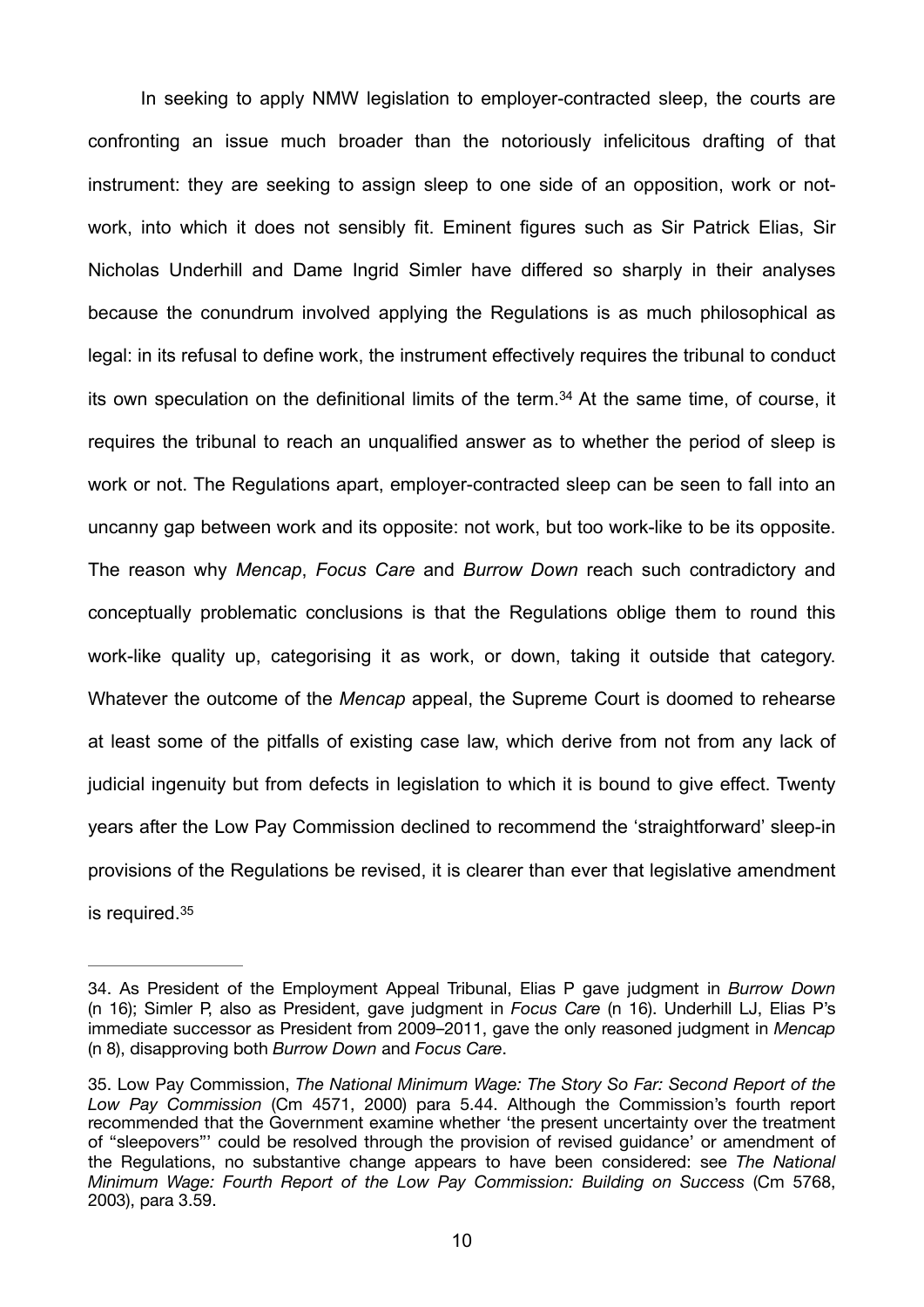### <span id="page-10-5"></span>**III. 'They also serve who only stand and wait': laying the sleep-in saga to rest<sup>36</sup>**

<span id="page-10-7"></span><span id="page-10-6"></span>The key defect in the existing Regulations is their failure to recognise the existence of employer-contracted sleep as a discrete category. The primary aim of the amendments detailed in the Appendix is therefore to confer on all individuals qualifying for the NMW the right to remuneration in respect of that sleep at a minimum hourly rate, to be known as the national minimum sleep-in rate.<sup>[37](#page-10-1)</sup> In setting that rate, three principles are crucial. First, to preserve the primacy and conceptual unity of the NMW itself, the sleep-in rate is to be set only as a multiplier of the NMW, not as a stand-alone figure[.](#page-10-2)<sup>[38](#page-10-2)</sup> Second, that multiplier should be established by statutory instrument using the established mechanism by which the NMW itself is set and reviewed: that is, by the Secretary of State after receiving recommendations from the Low Pay Commission, itself consulting with a wide range of industrygroups, union representatives and individual workers.<sup>[39](#page-10-3)</sup> Third, by analogy with the common law principle that damages should 'as nearly as possible get at' the sum which would properly compensate the injured party, the multiplier should seek to reflect, as nearly as possible, the balance between rest and restriction of autonomy inherent in employer-contracted sleep[.](#page-10-4) [40](#page-10-4)

<span id="page-10-9"></span><span id="page-10-8"></span><span id="page-10-0"></span>[<sup>36.</sup>](#page-10-5) John Milton, 'XIX ("When I consider how my light is spent")', in Helen Darbishire (ed), *The Poetical Works of John Milton, Volume 2: Paradise Regain'd; Samson Agonistes; Poems Upon Several Occasions, both English and Latin* (Oxford UP 1963), 155, cited, inter alia, in *Whittlestone*  (n 24) [15] (Langstaff P) and *Walton v Independent Living Organisation* [2003] EWCA Civ 199, [2003] IRLR 469 [36] (Arden LJ).

<span id="page-10-1"></span>[<sup>37.</sup>](#page-10-6) See Appendix, National Minimum Wage (Amendment) Act 202X ('Amendment Act'), s 1.

<span id="page-10-2"></span>[<sup>38.</sup>](#page-10-7) Amendment Act, ss 1(3), 2.

<span id="page-10-3"></span>[<sup>39.</sup>](#page-10-8) Amendment Act, s 3. As explained by Prof David Metcalf, one of nine founding Commissioners of the LPC, the purpose of the Commissioners in making recommendations is to 'represent the interests of unions and employees, employers and the academic community': see David Metcalf, 'The Low Pay Commission and the National Minimum Wage' (1999) 109 Economic Journal F46, F48. The involvement of the LPC in setting the national minimum sleep-in multiplier would enable open and extensive consultation with interested parties before it is set; as Prof Metcalf notes, the consultation process prior to the setting of the first NMW rate involved soliciting evidence from 'almost 600 employer organisations, trade associations, unions, voluntary organisations, pressure groups and academics' and the visiting of 61 cities, towns and villages to consult interested parties at a local level (F48).

<span id="page-10-4"></span>[<sup>40.</sup>](#page-10-9) *Livingstone v Rawyards Coal Co* (1880) 5 App Cas 25 (HL) 39 (Lord Blackburn).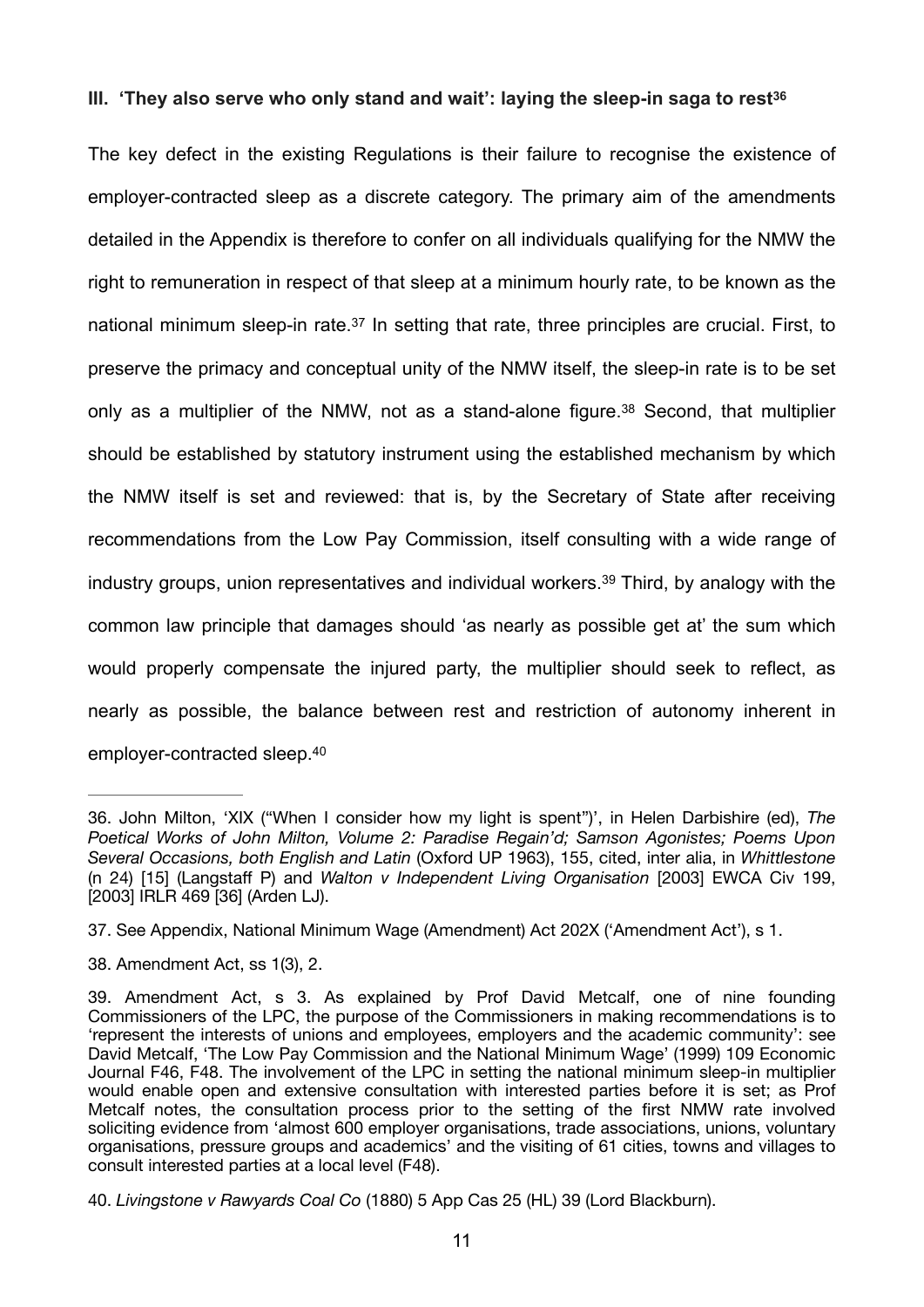<span id="page-11-7"></span><span id="page-11-6"></span>The recognition of this third category preserves the integrity of employment law by facilitating a rational, intuitive definition of work that makes sense to the workforce it regulates. It radically simplifies the test which a tribunal must apply in classifying employercontracted sleep. In place of the unwieldy and contradictory approaches in existing case law, the tribunal must simply determine whether the period in question is one 'during which the worker is asleep or is entitled to sleep',<sup>41</sup> applying the injunction in *Autoclenz* to attend to 'how the parties conducted themselves in practice' as well as the wording of their contract.<sup>42</sup>To guard against sham attempts to classify genuine work as sleep, the amendments prevent the use of the category between 9 a.m. and 9 p.m., and require appropriatefacilities to be provided.<sup>[43](#page-11-2)</sup> Those defences against fraudulent classification are buttressed by the Act's existing burden of proof provisions[.](#page-11-3)<sup>[44](#page-11-3)</sup> Justifying those provisions in the House of Commons twenty-two years ago, Ian McCartney MP noted that 'the overwhelming majority of people who will benefit from the minimum wage are in a weak position in terms of the employer-employee relationship'.<sup>[45](#page-11-4)</sup> The time has come to ensure that the sleep-wage bargain, made by some of the most vulnerable workers in the economy, is afforded the protection of coherent statutory regulation[.46](#page-11-5)

<span id="page-11-11"></span><span id="page-11-10"></span><span id="page-11-9"></span><span id="page-11-8"></span><span id="page-11-0"></span>[<sup>41.</sup>](#page-11-6) See Appendix, National Minimum Wage Regulations 2015 (Amendment) Regulations 202X ('the Amendment Regulations'), reg 2(4)–(6).

<span id="page-11-1"></span>[<sup>42.</sup>](#page-11-7) *Autoclenz Ltd v Belcher* [2010] UKSC 41, [2011] 4 All ER 745 [43] (Lord Clarke).

<span id="page-11-2"></span>[<sup>43.</sup>](#page-11-8) See reg 58A(1)(a) and (c) of the 2015 Regulations as amended by reg 2(6) of the Amendment Regulations. Note that the tribunal would retain a discretion to classify sleep according to the prereform system where the conditions in reg 58A(1)(a) or (c) of the 2015 Regulations (suitable sleeping facilities and restriction to the hours of 9 p.m. to 9 a.m.) are not met by the employer.

<span id="page-11-3"></span>[<sup>44.</sup>](#page-11-9) Section 28 of the 1998, as applied to the national minimum sleep-in rate by s 7 of the Amendment Act. The Amendment Act further applies the mechanisms of the 1998 Act to the national minimum sleep-in rate in relation to access to records (s 4), non-compliance (s 5), the right not to suffer detriment or unfair dismissal (s 6) and offences (s 8).

<span id="page-11-4"></span>[<sup>45.</sup>](#page-11-10) HC Deb 9 March 1998, vol 308, col 233 (Ian McCartney MP, Minister of State for Competitiveness). This observation reflects Otto Kahn-Freund's crucial insight that inequality of bargaining power 'is inherent and must be inherent in the employment relationship': see Paul Davies and Mark Freedland, *Kahn-Freund's Labour and the Law* (3rd edn, Stevens 1983) 18.

<span id="page-11-5"></span>[<sup>46.</sup>](#page-11-11) On the vulnerability of care workers generally, see Matthew Pennycook, *Does it Pay to Care?: Under-payment of the National Minimum Wage in the Social Care Sector* (Resolution Foundation 2013).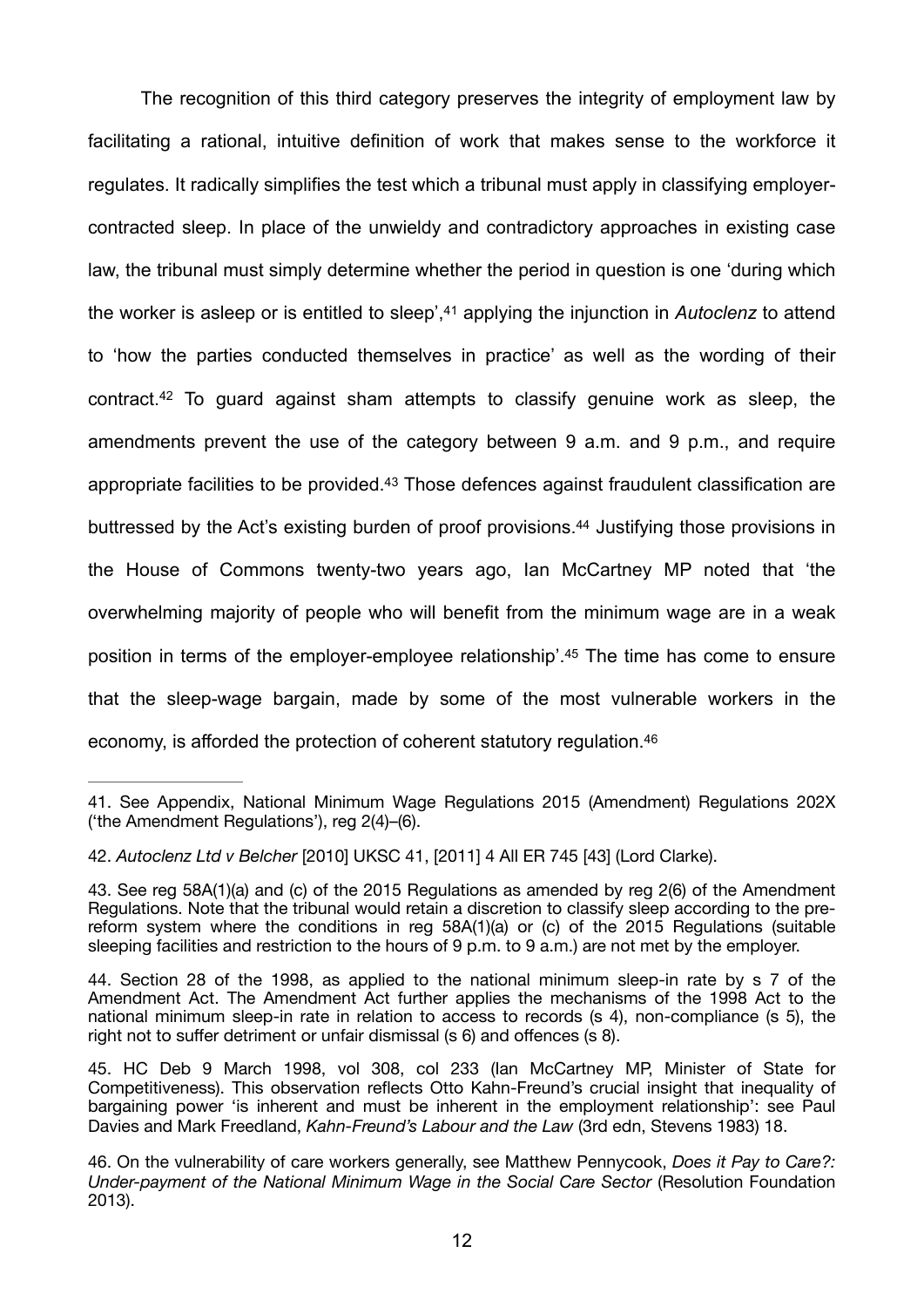# **IV. Conclusion**

<span id="page-12-3"></span><span id="page-12-2"></span>The coronavirus crisis has subjected care workers to unprecedented levels of exhaustion and mental and physical ill-health. $47$  It also represents a severe threat to the financial health of an already precarious sector.<sup>[48](#page-12-1)</sup> Towards winter, those pressures are likely to return with renewed force. Against this backdrop, a fair, intuitively understandable and conceptually coherent framework for the remuneration of sleep-in workers is more important than ever. As the care sector adjusts to the post-Covid world, it requires two things that law reform can give it: a just recognition of the work-like nature of sleep-in shifts reflected in the provision of a fair national minimum sleep-in rate for all workers; and a clear, unambiguous set of rules on sleep-in pay that enables care providers to quantify their future wage liabilities accurately and facilitate forward planning. After two decades of uncertainty over sleep-in shifts, the pandemic makes the reform proposed in this essay not just timely but urgent.

*[3000 words]*

<span id="page-12-0"></span>[<sup>47.</sup>](#page-12-2) YouGov polling of healthcare professionals conducted in early April 2020 revealed that half of respondents considered their mental health had deteriorated as a result of the crisis, with 33% saying their physical health had declined: Chris Thomas and Harry Quilter-Pinner, *Care Fit for Carers: Ensuring the Safety and Welfare of NHS and Social Care Workers During and After Covid-19* (Institute of Public Policy Research 2020) 12. In a survey of paid and unpaid carers of people with dementia, 69% reported a feeling of constant exhaustion and 95% reported some impact on physical or mental health: Alzheimer's Society, *Worst Hit: Dementia During Coronavirus* (Alzheimer's Society 2020) 30.

<span id="page-12-1"></span>[<sup>48.</sup>](#page-12-3) See, in particular, Gill Plimmer, 'Biggest Care Home Group Warns over Outbreak Toll' *Financial Times* (London, 5 May 2020) 12; 'Care Home Industry Comes under Mounting Pressure' *Financial Times* (London, 25 May 2020) 11; and Gill Plimmer and Laura Hughes, 'Care Sector Calls for Direct Payments to Providers' *Financial Times* (London, 15 May 2020) 2.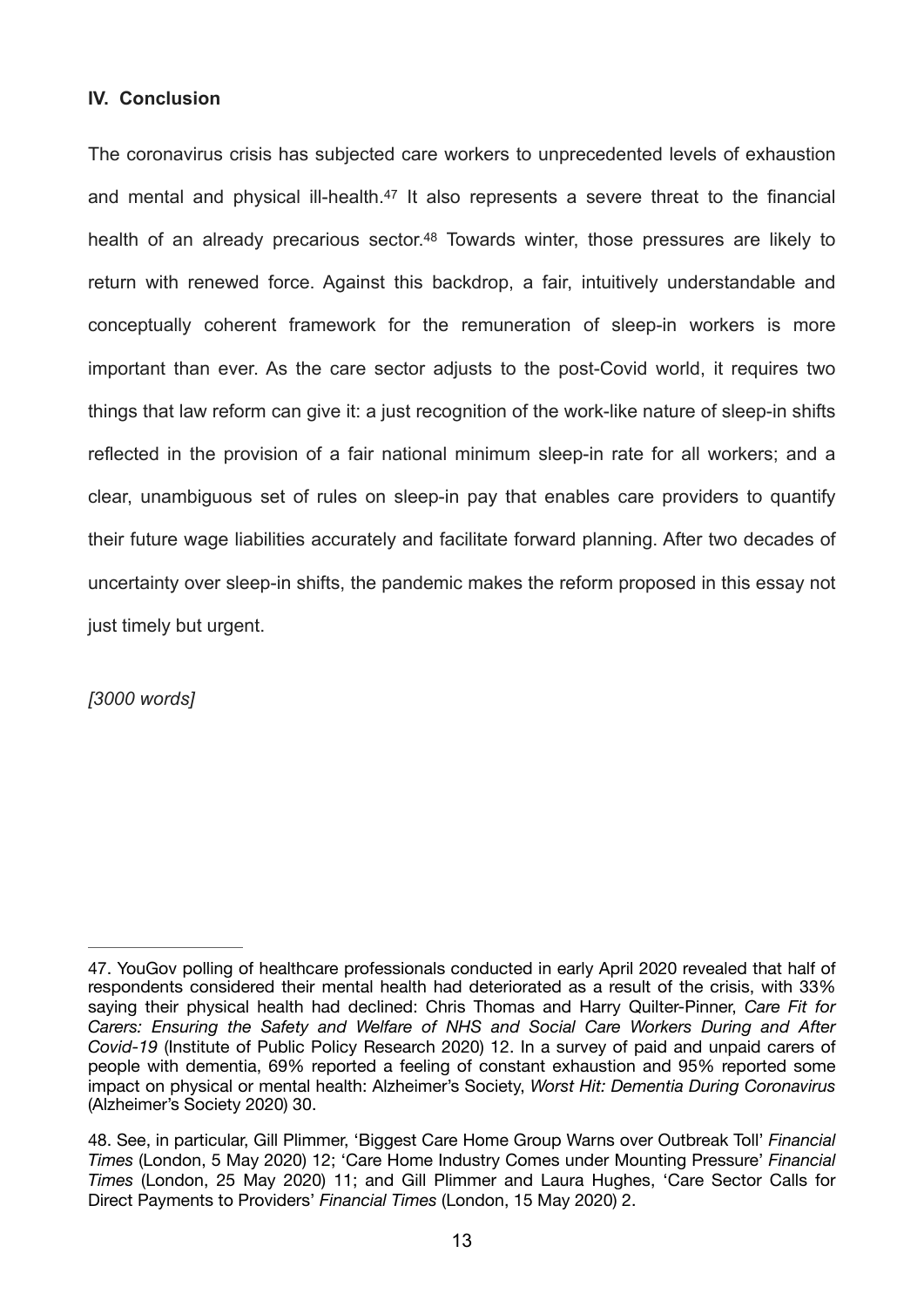# <span id="page-13-2"></span>**Appendix: legislative mechanisms for introducing the refor[m49](#page-13-0)**

## I. The National Minimum Wage (Amendment) Act 202X

An Act to amend the National Minimum Wage Act 1998 to introduce a national minimum sleep-in rate; and for connected purposes. *date*  $\lceil$ 

BE IT ENACTED by the Queen's most Excellent Majesty, by and with the advice and consent of the Lords Spiritual and Temporal, and Commons, in this present Parliament assembled, and by the authority of the same, as follows:—

## **1 Workers' entitlement to national minimum sleep-in rate.**

- (1) Section 1 of the National Minimum Wage Act 1998 (workers to be paid at least the national minimum wage) is amended as follows.
- <span id="page-13-3"></span>(2) After subsection (1) insert
	- "(1A) A person who qua[l](#page-13-1)ifies for the national minimum wage shall<sup>[50](#page-13-1)</sup> be remunerated by his employer in respect of his or her sleep-in period in any pay reference period at a rate which is not less than the national minimum sleep-in rate."
- (3) After subsection (3) insert—
	- "(3A) The national minimum sleep-in rate shall be the product of:
		- (a) the hourly rate at which a person is to be regarded for the purposes of this Act as remunerated by his employer, and
		- (b) such single sleep-in multiplier as the Secretary of State may from time to time prescribe."

### **2 Determination of sleep-in multiplier.**

- (1) Section 2 of the National Minimum Wage Act 1998 (determination of hourly rate of remuneration) is amended as follows.
- (2) After subsection (1) insert—
	- "(1A) The Secretary of State may by regulations make provision for determining the value of the single sleep-in multiplier."
- (3) In subsection (3), after paragraph (a) insert—

<span id="page-13-0"></span>[<sup>49.</sup>](#page-13-2) These amendments are drafted in accordance with the Office of the Parliamentary Counsel's *Drafting Guidance* (Office of the Parliamentary Counsel 2020).

<span id="page-13-1"></span>[<sup>50.</sup>](#page-13-3) 'Shall', the use of which is deprecated in new legislation, is employed in order to harmonise with the existing provisions of the 1998 Act: ibid 4.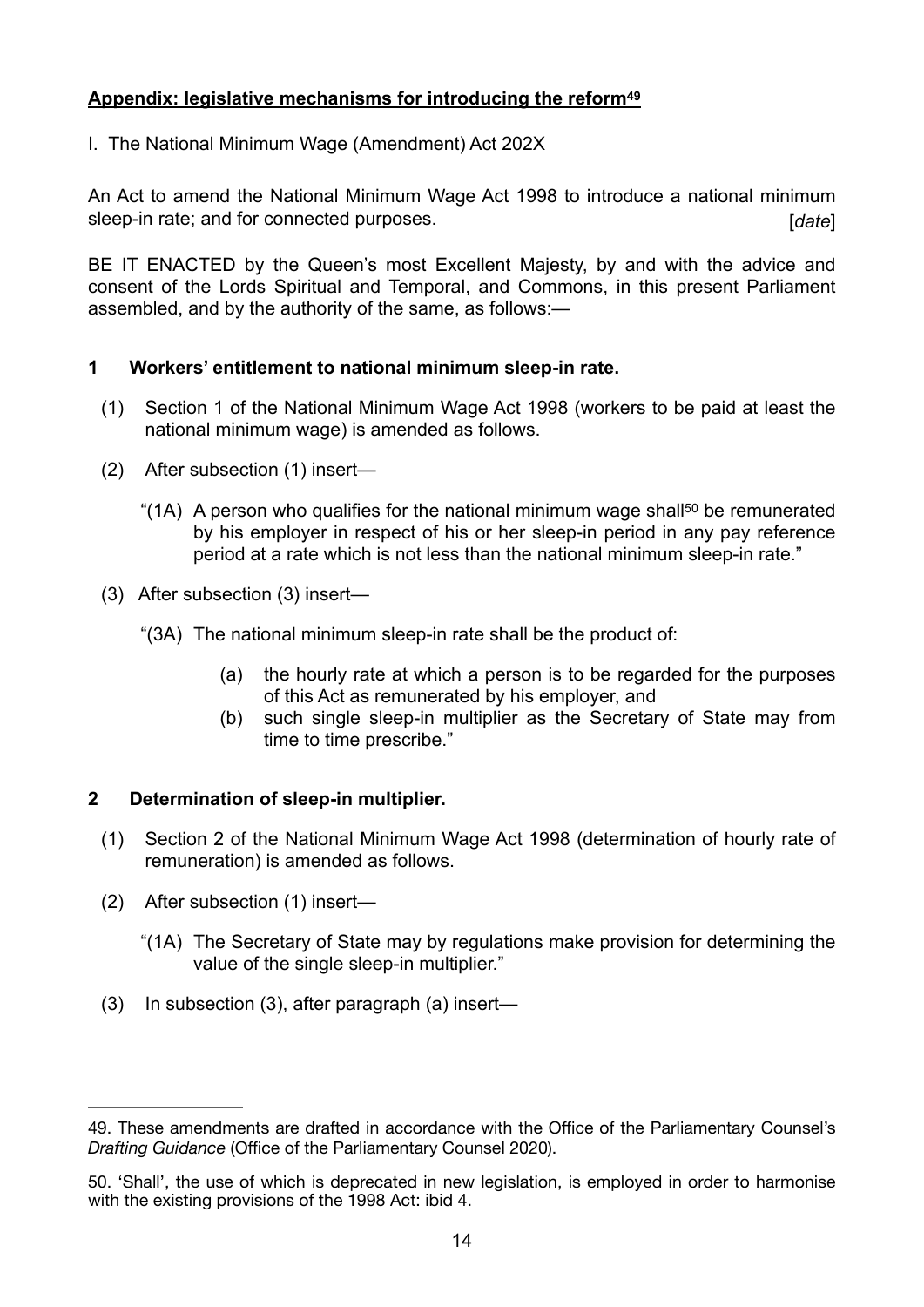"(aa) circumstances in which, times at which, or the time for which, a person is to be treated as, or as not, adding to his or her sleep-in period, and the extent to which a person is to be so treated;".

# **3 Referral to the Low Pay Commission prior to first sleep-in regulations.**

- (1) Section 5 of the National Minimum Wage Act 1998 (referral to the Low Pay Commission prior to first regulations) is amended as follows.
- (2) After subsection (2) insert—
	- "(2A) Before making the first regulations under section  $1(3A)$  or  $2(3)(aa)$  or  $2(1A)$ , the Secretary of State shall refer the matters specified in subsection (2A) below to the Low Pay Commission for their consideration.
	- (2B) Those matters are—
		- (a) what single sleep-in multiplier should be prescribed under section 1(3A)(b) to produce the national minimum sleep-in rate; and
		- (b) the circumstances in which, times at which, or the time for which, a person is to be treated as, or as not, contributing to his or her sleepin period, and the extent to which a person is to be so treated."
- (3) In subsection (3), after "under subsection (1)" insert "or (2A)".
- (4) In subsection (4), after paragraph (c) insert—
	- "(cc) to prescribe under section 1(3A)(b) above a single sleep-in multiplier which is different from the rate recommended by the Commission, or".

# **4 Worker's right of access to records.**

- (1) Section 10 of the National Minimum Wage Act 1998 (right of access to records) is amended as follows.
- (2) In subsections (2) and (3), at the end insert " or, as the case may be, the national minimum sleep-in rate."

# **5 Non-compliance.**

After section 17 of the National Minimum Wage Act 1998 insert:

# "**17A. Non-compliance in respect of national minimum sleep-in rate.**

- (1) Where any question arises as to whether an employer has complied with section 1(1A), section 17 has effect as if it were modified as follows.
- (2) In subsection (1), (2)(a) and (2)(b), after 'remunerated' insert 'in respect of his or her sleep-in period'.
- (3) In subsection one, for 'less than the minimum wage' substitute 'less than the national minimum sleep-in rate'.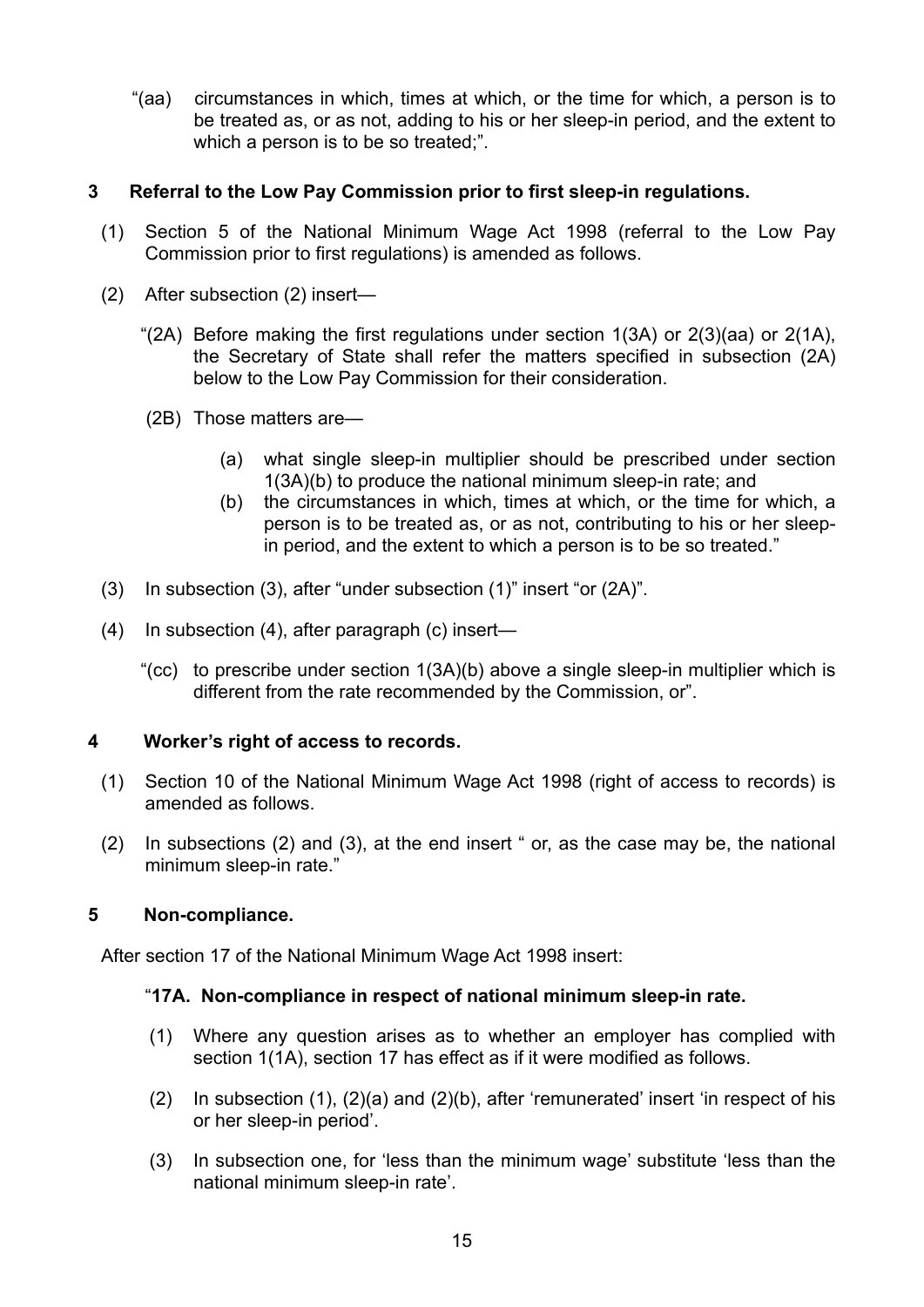(4) In subsection (2)(b) and (4), for 'national minimum wage' substitute 'national minimum sleep-in rate'."

## **6 Right not to suffer detriment or unfair dismissal.**

- (1) Section 23 of the National Minimum Wage Act 1998 (right not to suffer detriment) is amended as follows.
- (2) In subsection (1)(c), at the end insert " or for the national minimum sleep-in rate."
- (3) Section 104A of the Employment Rights Act 1996 is amended as follows.
- (4) In subsection (1)(c), at the end insert " or for the national minimum sleep-in rate."
- (5) Article 135A of the Employment Rights (Northern Ireland) Order 1996 (S.I. 1996/1919) is amended as follows.
- (6) In paragraph (1)(c), at the end insert " or for the national minimum sleep-in rate."

## **7 Burden of proof in relation to minimum sleep-in rate.**

- (1) Section 28 of the National Minimum Wage Act 1998 (reversal of burden of proof) is amended as follows.
- (2) After subsection (3) insert:
	- "(4) Where a question arises as to whether an individual qualifies or qualified at any time for the national minimum sleep-in rate, section 28 applies as if for 'national minimum wage' there were substituted 'national minimum sleep-in rate'."

### **8 Offences.**

- (1) Section 31 of the National Minimum Wage Act 1998 (offences) is amended as follows.
- (2) In subsection (1), at the end insert " or, as the case may be, the national minimum sleep-in rate."

### **9 Extent, commencement and short title.**

- (1) This Act extends to England and Wales, Scotland and Northern Ireland.
- (2) This Act comes into force on the day on which it is passed.
- (3) This Act may be cited as the National Minimum Wage (Amendment) Act.